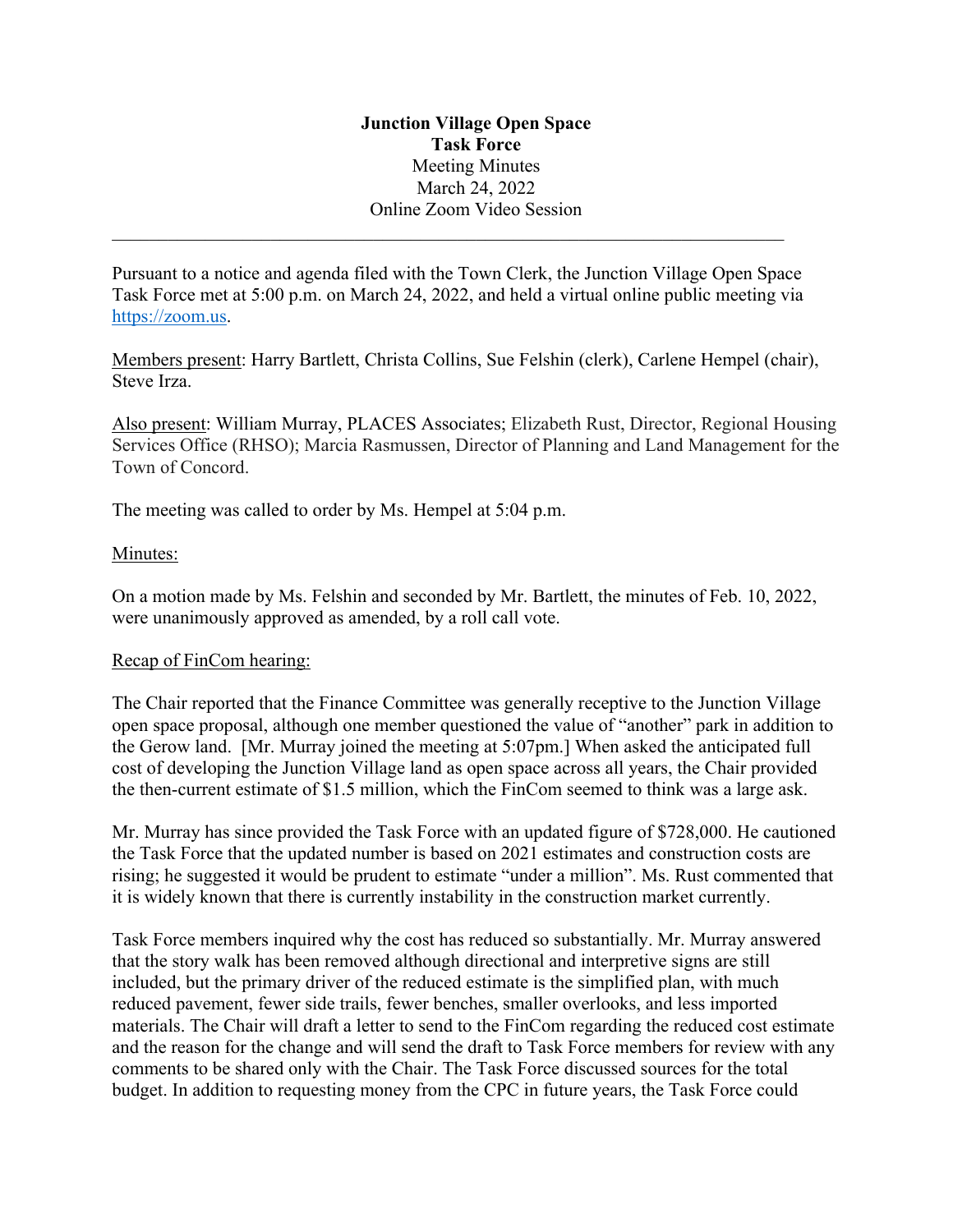write grant applications and seek private funding. [Ms. Rasmussen joined the meeting at 5:15pm.]

Ms. Rust noted that FinCom may discuss the project and vote on a recommendation on Thursday, March 31, so a letter to the FinCom must go out quickly to be received in time.

It was noted that private fundraising doesn't have to be spent within a particular time frame. The Task Force could wait until the plan is more developed to raise money. Mr. Irza volunteered to put together a budget that could be presented to private foundations. Ms. Rasmussen noted that this project is unusual because the land will be owned by Concord Housing Development Corporation, not the Town; municipalities can't seek certain grants but these restrictions may not operate in this case. The Chair will give an estimate of \$1 million in her letter to the FinCom.

A Task Force member asked why the amount for invasive species removal is reduced from \$45K to \$29K in the budget. Mr. Murray answered that the first year's cost will be substantially paid for by the Grantham Group. It was suggested to include the total figure for all three years in the budget and to list the in-kind donation separately so that the in-kind donation is visibly recorded.

The Task Force turned to discussing the design for the open space. A Task Force member recommended considering the purpose of the open space when considering how to allocate the budget, how the community relates to the open space, the history of the space, and how to support people on prison property; the area is fairly industrial with a natural appeal which is less important in comparison to community significance, and the programming of the space shouldn't be undervalued in comparison to the natural aspect. Other members noted community support for removing invasives and for the natural significance of the space. Ms. Rasmussen noted that the prison/reformatory goal to turn lives around, and since a habitat is being restored as well, the project can be interpreted as "restorative for all", i.e., restorative justice, and restoring nature by removing invasives and restoring habitat. A Task Force member suggested that it might be appropriate to name the area Restorative Park. Another commented that a lot of Task Force work to date has been about the budget and the natural work but the Task Force needs to keep stories and community in mind. Another agreed but noted that some other constituencies care about nature first. A Task Force member noted that their personal interest is primarily in the aspect of open space protection.

#### Planning for upcoming site walk on Saturday, March 24:

The Chair noted that Natural Resource Commission members have been invited to the upcoming site walk. She reported that the river section was flagged the previous week to show the proposed path around the entire site including two overlooks.

The Chair asked who will attend the site walk on behalf of the Task Force and collected responses. The Chair will attend, Mr. Bartlett, Mr. Irza, Ms. Felshin, possibly Mr. Murray; Ms. Rasmussen is unable to attend. The Task Force discussed the target audience; the site walk was arranged for the sake of the NRC but will be a public meeting and anyone can attend; however, the site walk has not been broadly publicized. Another site walk could be held if there turned out